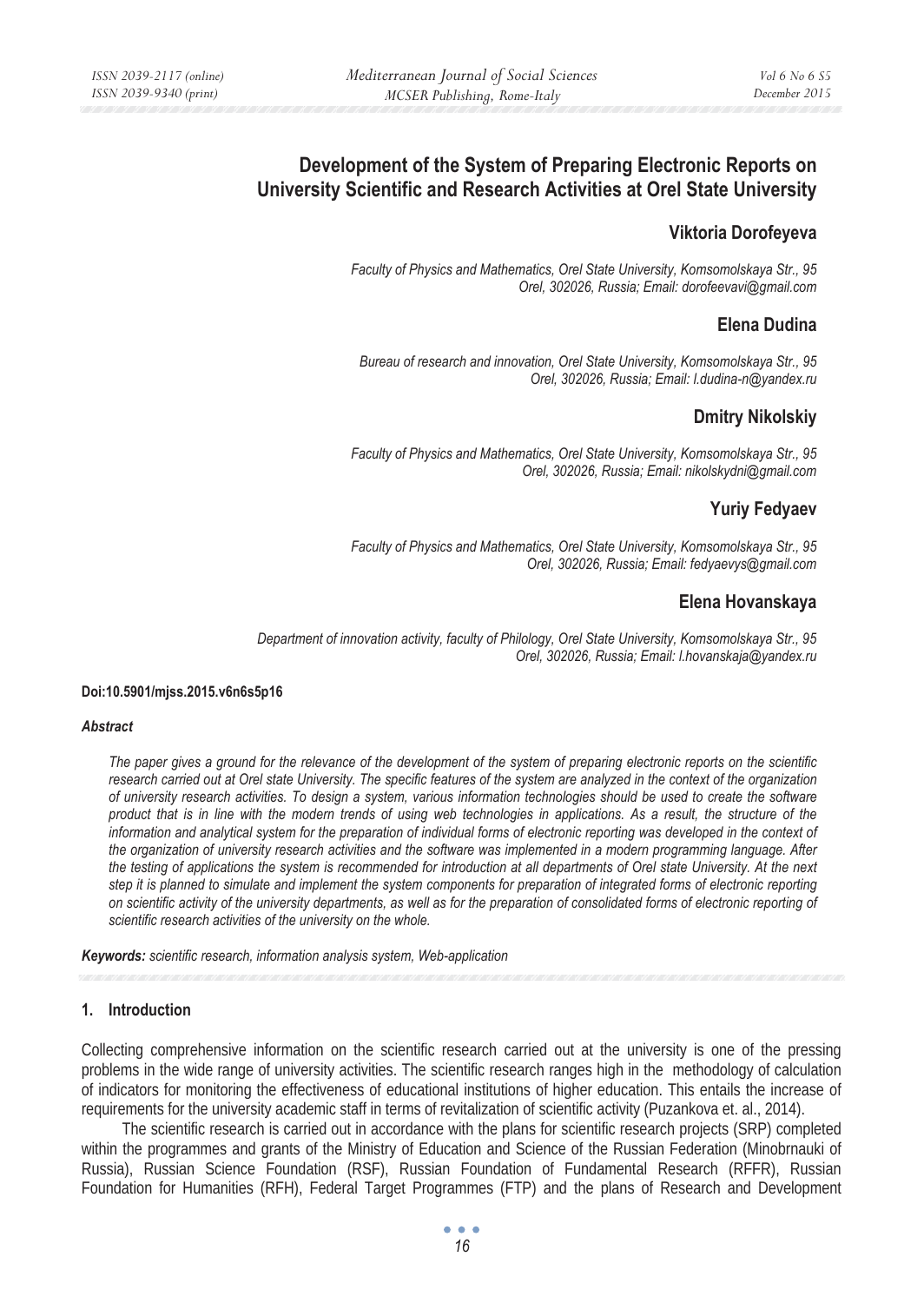(R&D) completed according to economic contracts with agricultural and scientific institutions.

The structure of the University scientific research sector includes the department of scientific research and innovations; department of innovation activity; department of intellectual property, patents and inventions; the department for training of highly qualified academic staff; the Scientific and Technical Council; research institutes; scientific research centers; laboratories; museums and other scientific departments. Each major research department has its own hierarchy (Belousov et. al., 2014).

Each scientific research department drafts plans of research activities for an upcoming calendar year. At the end of the year it reports on its progress and performance. Apart from that, each academic staff member fills out an individual research plan and later reports on its implementation orally or in writing at the department meeting.

This article presents the results of a single phase of the analysis of the scientific research carried out at Orel state university and the development of the information analytical system which is planned to be used at Orel State University.

The main goal of this practical work is to elaborate a system that will be an effective tool for the administrative and management personnel and to help evaluate the scientific research sector of the university as a whole and in each of its structural unit in particular. Such analysis is the basis for making effective management decisions at all levels (Egghe, 2012; Glänzel, 2012, Hirsch, 2010; Nederhof et. al., 2009, Mauleón and Bordons, 2009).

By the time we began to design the plan, all the planned and reporting activities were performed on paper and various forms and tables developed by the Scientific and Technical Council were still in use. This caused considerable inconvenience, since modern information technology which enables processing of large amounts of information was almost never used (Mauleón et. al. 2012; Bordons et. al., 1999; Rinia et. al., 2002; Van Leeuwen, 2008).

The main reason for developing the system was to create a tool that would help to efficiently collect and analyze data, both personal and generalized across individual research teams and organizations, in order to obtain reliable indicators of performance and focus of the scientific research (Tijssen and Leeuwen, 2006; Starodubov et. al., 2012; Kotsemir, 2012).

Major outcomes of the scientific research conducted by any organization generally take the form of publications, results of patent research, participation in conferences, supervising students writing course papers, degree works and theses, etc. In this case, only academic staff members' annual reports presented with varying degrees of detail can serve as a source of such information. This means that indeed there is a pressing need for automation of the analysis of this activity results due to the significant increase in the number of participants. On the other hand, without a well-organized system for preparing an electronic reporting framework for the results of scientific research, it will obviously be impossible to process the accumulated amount of information.

It is suggested that the results of the work carried out by individual staff members as well as each department on the whole should be used as the source data. The latter include information about scientific findings, publications, textbooks and manuals, certificates and patents, conference papers, diplomas and dissertations supervision, and other types of scientific activity. Management of this information involves its collection, registration and systematization, storage, analysis and delivery on request.

Thus, we have identified the main objectives of the system which include providing an academic staff of each university department with an opportunity to plan and register the results of their scientific research in an automatic mode and enabling the heads of individual departments and the whole organization to carry out a quantitative and qualitative analysis of the research activities of each staff member, individual department and the entire organization (Puzankova et. al., 2014).

In order to achieve these objectives, at the first stage of the system development it was decided to perform an automated filling out of individual reporting forms. Due to the increased number of indicators characterizing research activities, there was a significant complication of individual plans and reports (Dorofeeva et. al., 2014).

For a more effective solution we carried out a comparative analysis of the information systems presented on the Internet which are used to tackle such problems. At present there is a large number of automated accounting systems which were created to efficiently analyze research, innovation and education activities and became widely used with the development of the Internet and web-based data processing.

One class of such systems is represented by Major Web services that are being developed in the framework of projects such as Web of Science, Scopus, Google Scholar, the Russian portal eLibrary.ru and the like. Basically, these systems are bibliographic and abstract databases. In varying degrees they combine such functions as indexing and retrieval of scientific papers. Foreign projects that use semantic technologies belong to the second class of the systems of scientific information analysis. It is important to mention such systems as Bibster, JeromeDL, Flink, AIR, as well as the semantic database of general purpose, such as Cyc, YAGO, True Knowledge, Freebase, DBpedia and Wikitology. The third group includes Russian projects, for example, the Integrated System of Information Resources (ISIR) developed by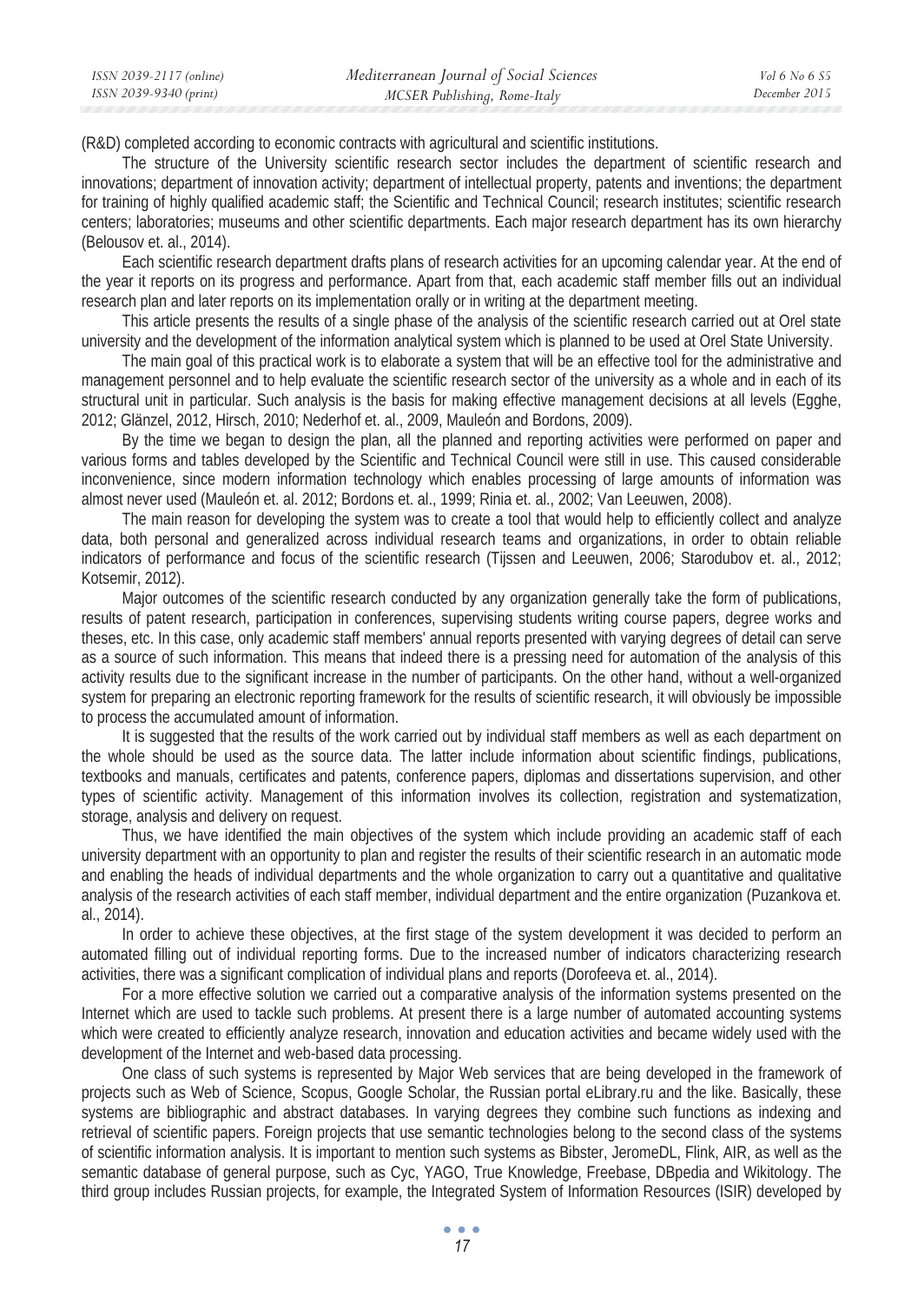| ISSN 2039-2117 (online) | Mediterranean Journal of Social Sciences | Vol 6 No 6 S5 |
|-------------------------|------------------------------------------|---------------|
| ISSN 2039-9340 (print)  | MCSER Publishing, Rome-Italy             | December 2015 |

the Russian Academy of Sciences, the complex designed by the Institute of Informatics Systems of the Siberian Branch of the Russian Academy of Sciences (IIS SB RAS), the "Istina" system which is being implemented at Moscow State University named after M. V. Lomonosov, as well as the system "Pure" by Elsevier (Afonin et al., 2014).

In most situations these systems have obvious advantages, however, it was concluded that they could not be used in this particular case. Primarily, this is due to the way a scientific research is carried out in various scientific organizations and the complex long-term adaptation to the particular situation (the complexity of data input, the difficulty of searching for information, the use of "hard" classification schemes and data circuits, etc.), as well the high cost of information systems on the market.

In order to design and develop a suitable electronic reporting system a special research team consisting of professors of physics and mathematics and the scientific department staff was created at Orel State University. We had to design a system that would ensure the collection of reliable information from each staff member engaged in research and that would at the same time allow us to process this information in order to produce a variety of reports both at individual departments and at the university on the whole.

The following technical system requirements can be used: completeness of data; the dynamics of the knowledge base structure; minimization of the time for data processing; data integrity (which lies in the authenticity and accuracy of information, its security against possible unintended or malicious distortion); confidentiality (access to the applications of the system should be allowed only to people entitled to it); security (which is based on a developed system of usernames and passwords); multi-user access with differentiation of access rights; a user-friendly and intuitive interface designed for users with varying degrees of training; integration into a single information space of the university (Antopol'skii, 2015; Moskovkin, 2013; Vasilenko et al., 2014).

### **2. Objective, Methodology and Research Design**

Current research corresponds to high priority scientific areas, technology and engineering in the Russian Federation (information and telecommunication systems), as well as priority areas of modernization and technological development of the Russian economy (strategic information technologies, including the development of supercomputers and software) and critical technologies (technologies of processing, storage, transmission and protection of information).

The methodological basis of the research was made up of the systemic approach elements which contribute to the development of an effective research strategy of information systems in their interconnection and interdependence and of the Information Security Doctrine of the Russian Federation.

To achieve the stated objectives we used a set of research methods varying:

- according to the degree of the design automation the method of computer-aided design that carries out generation or configuration (setting) of design solutions on the basis of the use of special software tools;
- according to the degree of the use of standard design solutions the method of original (individual) design in which any design solutions are developed "from scratch" in accordance with the requirements of the information system;
- according to the degree of adaptability of the design decisions the parameterization method in which design decisions are adjusted in accordance with variable parameters.

To design a system, various information technologies should be used to create a software product that is in line with the modern trends of using web technologies in applications and that corresponds to the state and prospects of developing a scientific and technical complex in the country. This will help to make available the service that is provided by an application developed in any place that has the Internet connection.

Among major challenges that the team of the system developers faces are the following: the analysis of the forms and types of reporting on the scientific research carried out at the university; the development and modeling of the database and the interconnections between its objects for the information system; the development of screen forms with ergonomic interface requirements; the development of the software code of form handlers; the development of the serverside code of the information system. A designed software application should take into account all the modern requirements to software products of this class and should be created on the basis of modern technology.

While discussing the objectives of the project, we decided to create a system with a client-server architecture based on web technologies (Graph 1). The development of the Web applications is carried out on the basis of the Django framework in Python. Django is a third generation Web framework and is designed to create dynamic sites quickly (Kaplan-Moss and Holovaty, 2014) The Gunicorn server is used as a primary web server. The project database management system MySQL is chosen for handling the database of the project. The Web application functions on a special server operated by the Linux system. A customer response generated by the server is generally a HTML-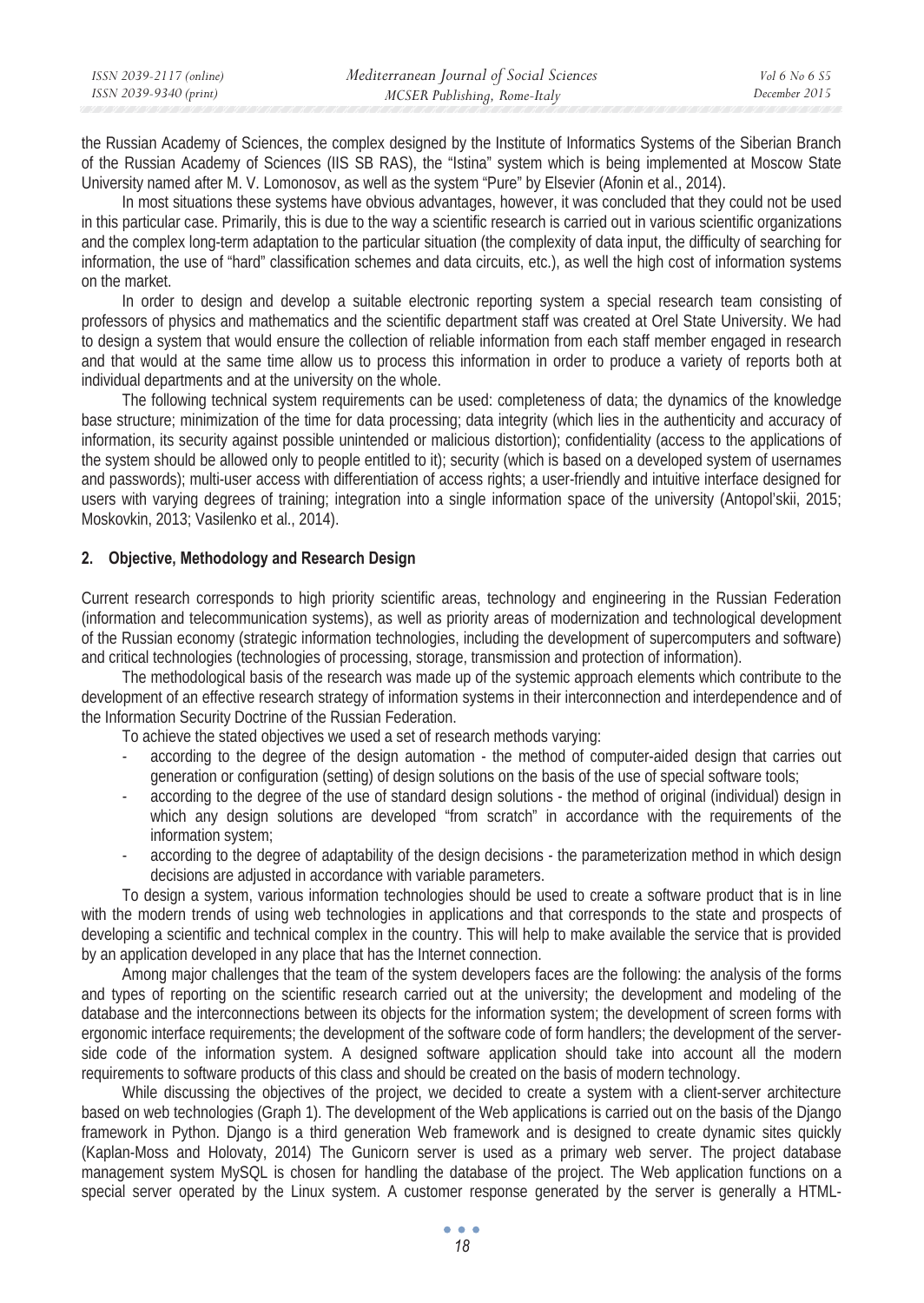document. To create the user interface of web application the framework of Semantic UI is applied. The behavior of the elements from the client-side is defined using the JavaScript-library jQuery. The applied software is free and highly reliable.



### **Graph 1.** Project architecture **Source:** Own analysis, http://nir.univ-orel.ru/

The Web framework Django implements the "Model-View-Controller" design pattern, MVC. The Django toolkit includes the object-relational mapping (ORM) which allows automatic generation of SQL-based queries on the basis of the Python-code. The framework of Django also includes a built-in template language and supports configuration of URLaddresses. The MVC design pattern makes it possible to split into separate components the model of the application data, the user interface (view) and the connection between the user and the application (behavior/controller). This separation allows to increase the code reusability and to make its modification easier. Linking the project to the Python makes it possible to use a rich set of other language libraries that implement various functions. It should also be noted that in the framework of Django a complete administrator Web-based interface is automatically generated on the basis of patterns predefined by the programmer. Using it, the administrator can view, add, modify or delete any information in the database.

# **3. Research Outcomes and Discussion**

The project is meant to be carried out in three annual steps. At the first stage (2014) the system components were modeled and implemented for the preparation of individual forms of electronic reporting on scientific research. At the second phase (2015) modeling and implementation of system components for integrated forms of electronic reporting on the scientific activity of structural subdivisions of the university will be carried out. At the third stage (2016) system components for the preparation of consolidated forms of electronic reporting on the scientific activities of the university on the whole will be modeled and implemented. Each stage involves preparing a guide to using the information-analytical system components.

The first stage of the Web application development resulted in the planning system of scientific research activities for each structural subdivision of the university (department, research laboratory). Each staff member logs in the system using the web interface. To do this, they fill in an electronic form which contains the following entries: Username, Password, E-mail, Name, Patronymic name. They should also put a check mark in the checkbox box marked "I agree to the processing of my personal data". After this, users must confirm their registration by clicking a special link in the email that comes to their e-mail. Then they should be authorized on the main page of the web application. After this users enter their personal cabinet where the following services become available: Profile, Plan, Report.

The profile contains the following menu entries: *Account, Personal data, Title*. The *Account* section gives an opportunity to change the login, password and e-mail. The *Personal data* entry allows one to edit the name, first name and patronymic name. It is also important to specify one's degree and academic rank here. Users can enter the area of science which awarded them the academic degree and the department or specialty for which they were awarded the academic title. In the *Position* section one should select out of the tree list a structural unit of the university and specify the position of the rate at which one works. The user can have several titles, each of them has a sign of *Status*. This attribute can take on two values: *Confirmed* or *Not confirmed*. If the title is confirmed, the data entered is recorded in the respective structural unit. Titles must be confirmed by the head of the department.

Planning research activities by each academic staff member involves filling in the following forms*: Scientific research, Grant activities, Participation in events, Student research management and supervision, Results of intellectual*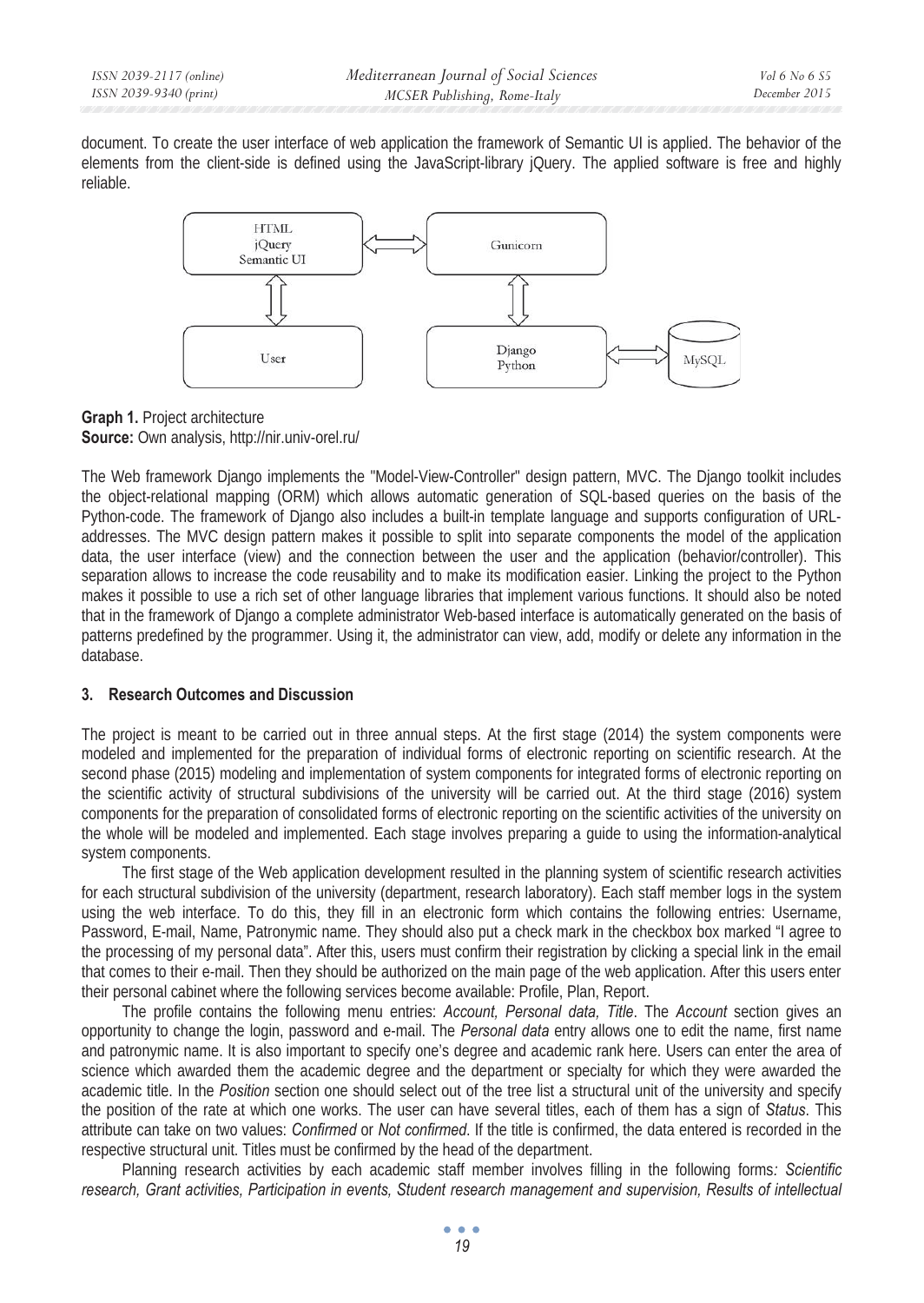*activity, Scientific schools*. Each form allows adding, editing and saving the data. The first two forms will now be examined in more detail.

When filling out the form *Scientific research* each lecturer chooses a department, one of the project topics registered in the database of the university and the kind of their involvement: Manager (M), Performer (P), Support staff (S). Then they should enter the purpose and expected outcomes of the research activity. For each topic of research activities, the following indicators should be filled in:

- $\triangleright$  Total number of papers (apart from conference abstracts), total, including articles published in foreign journals.
- $\triangleright$  Total number of papers published in indexed scientific journals, total, including articles published in:
	- scientific journals included in Higher Attestation Commission database;
	- Russian Science Citation Index (RSCI) database;
	- Web of Science:
	- Scopus:
	- European Reference Index for the Humanities and Social Sciences (ERIH PLUS);
	- other international information analysis systems.
- ¾ Number of monographs, total, including monographs:
	- published abroad:
	- co-authored by foreign writers.
- $\triangleright$  Number of course books, total, including course books:
	- classified and recommended by the Academic Methdological Association (AMA);
	- classified and recommended by Minobrnauki of Russia;
	- other classifications.
- $\triangleright$  Number of study quides / instruction manuals, total, including study quides / instruction manuals:
	- classified and recommended by the Academic Methdological Association (AMA);
	- classified and recommended by Minobrnauki of Russia;
	- other classifications.

All entered information is stored in the database. This allows automatic generation of plans for scientific research activities of any structural unit of the university. Table 1 shows an example of consolidated data for one of the departments. Table 2 shows a fragment of the research activities scheduled for department topics.

**Table 1.** Consolidated data for department scientific research activities

| Table row      | Full name    | total<br>Papers, | journals<br>foreign j<br>published in | journals<br>published in classified and recomiended | Commission<br>Attestation<br>Higher | Russian Science Citation Index | Web of Science | Scopus   | ERIH PLUS | other systems | Monographs, total | published abroad | co-authored by foreign writers | Course books, total | classified and recommended by AMA | classified and recommended by Minobrnauki of Russia | other classifications | $/$ instruction manuals, total<br>Study guides | classified and recommended by AMA | classified and recommended by Minobrnauki of Russia | other classifications |
|----------------|--------------|------------------|---------------------------------------|-----------------------------------------------------|-------------------------------------|--------------------------------|----------------|----------|-----------|---------------|-------------------|------------------|--------------------------------|---------------------|-----------------------------------|-----------------------------------------------------|-----------------------|------------------------------------------------|-----------------------------------|-----------------------------------------------------|-----------------------|
| 1.             | Ivanov I.I.  | $\overline{2}$   | $\Omega$                              | $\overline{2}$                                      | $\theta$                            | $\overline{c}$                 | $\theta$       | $\theta$ | $\theta$  | $\theta$      | 1                 | $\theta$         | $\theta$                       | $\bf{0}$            | $\Omega$                          | $\theta$                                            | $\theta$              | $\bf{0}$                                       | $\theta$                          | $\Omega$                                            | $\theta$              |
| $\overline{2}$ | Petrov P.P.  | 3                | $\theta$                              | $\overline{2}$                                      | 1                                   | $\overline{c}$                 | $\Omega$       | 1        | $\Omega$  | $\Omega$      | $\bf{0}$          | $\Omega$         | $\theta$                       | $\bf{0}$            | $\theta$                          | $\Omega$                                            | $\theta$              | 1                                              | 1                                 | $\Omega$                                            | $\theta$              |
| 3.             | Sidorov S.S. | 3                | $\theta$                              | $\overline{2}$                                      | $\overline{c}$                      | $\overline{c}$                 | $\theta$       | $\theta$ | $\theta$  | $\theta$      | $\bf{0}$          | $\theta$         | $\theta$                       | 1                   | $\theta$                          | $\theta$                                            | $\Omega$              | $\theta$                                       | $\theta$                          | $\Omega$                                            | $\mathbf{0}$          |
|                | Total        | 8                | $\bf{0}$                              | 6                                                   | 3                                   | 6                              | $\theta$       | 1        | $\theta$  | $\Omega$      | 1                 | $\bf{0}$         | $\bf{0}$                       | $\mathbf{1}$        | $\bf{0}$                          | $\bf{0}$                                            | $\bf{0}$              | 1                                              | 1                                 | $\Omega$                                            | $\bf{0}$              |

**Source:** Own analysis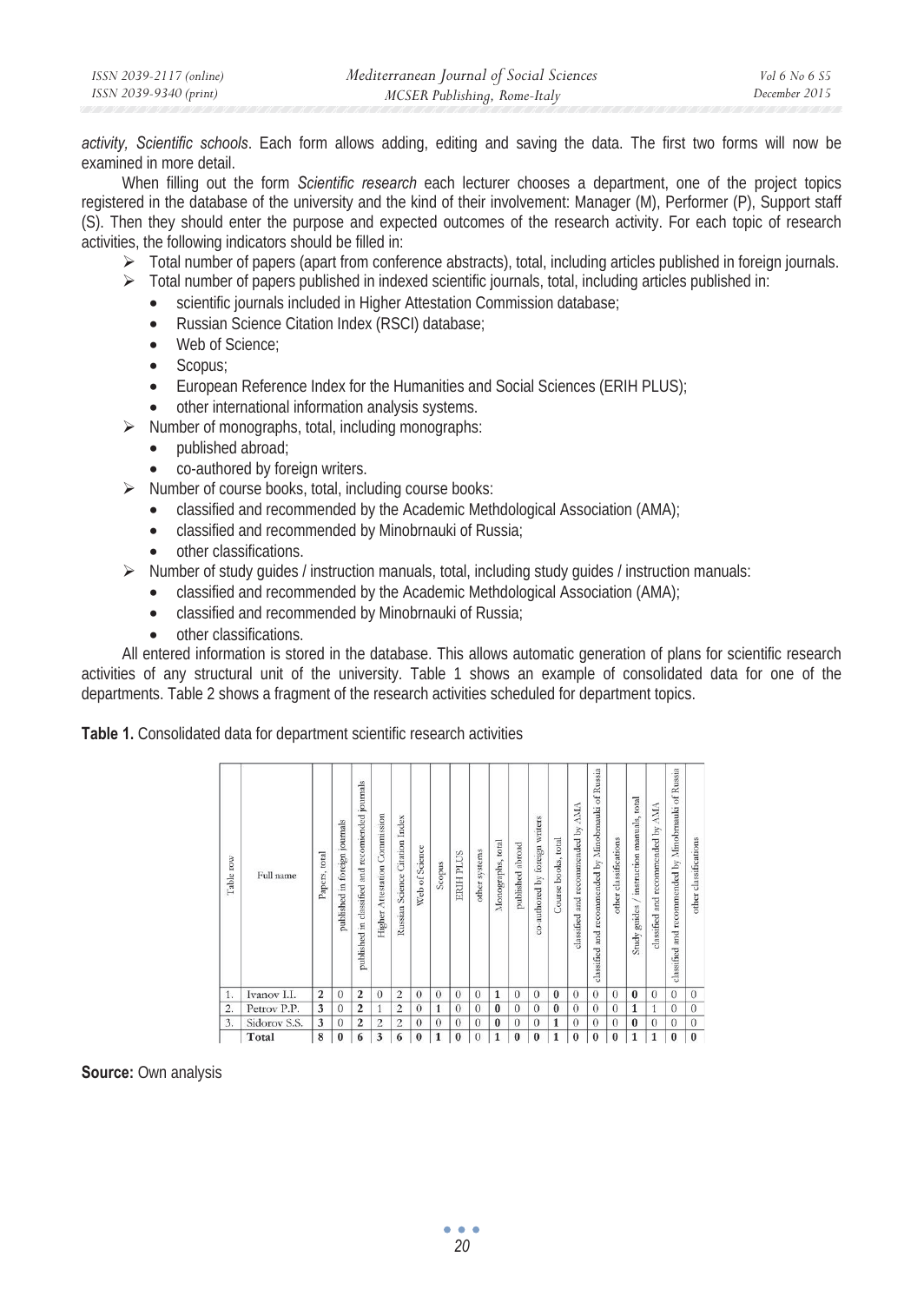|           | Topic 1. Analysis of |              |               |                               |                                                  |                               |                                |                |          |          |               |                   |                  |                                |                     |                                   |                                                     |                       |                                           |                                   |                                                     |                       |
|-----------|----------------------|--------------|---------------|-------------------------------|--------------------------------------------------|-------------------------------|--------------------------------|----------------|----------|----------|---------------|-------------------|------------------|--------------------------------|---------------------|-----------------------------------|-----------------------------------------------------|-----------------------|-------------------------------------------|-----------------------------------|-----------------------------------------------------|-----------------------|
| Table row | Full name            | Role         | Papers, total | published in foreign journals | published in classified and recomiended journals | Higher Attestation Commission | Russian Science Citation Index | Web of Science | Scopus   | ERIH     | other systems | Monographs, total | published abroad | co-authored by foreign writers | Course books, total | plassified and recommended by AMA | classified and recommended by Minobrnauki of Russia | other classifications | Study guides / instruction manuals, total | classified and recommended by AMA | classified and recommended by Minobrnauki of Russia | other classifications |
| 1.        | Ivanov I.I.          | M            | 2             | $\theta$                      | $\overline{c}$                                   | $\theta$                      | $\overline{2}$                 | $\theta$       | $\theta$ | $\theta$ | $\theta$      | 1                 | $\theta$         | $\theta$                       | $\theta$            | $\theta$                          | $\theta$                                            | $\theta$              | $\bf{0}$                                  | $\theta$                          | $\theta$                                            | $\Omega$              |
| 2.        | Petrov P.P.          | $\mathbf{P}$ | 3             | $\Omega$                      | $\overline{c}$                                   | 1                             | $\overline{c}$                 | $\Omega$       | 1        | $\Omega$ | $\Omega$      | $\mathbf{0}$      | $\Omega$         | $\Omega$                       | $\bf{0}$            | $\Omega$                          | $\Omega$                                            | $\Omega$              | 1                                         | 1                                 | $\theta$                                            | $\Omega$              |
|           | Total                |              | 5             | $\bf{0}$                      | 4                                                | $\mathbf{1}$                  | $\overline{4}$                 | $\bf{0}$       | 1        | $\bf{0}$ | $\bf{0}$      | 1                 | $\bf{0}$         | $\theta$                       | $\theta$            | $\bf{0}$                          | $\bf{0}$                                            | $\bf{0}$              | 1                                         | 1                                 | $\bf{0}$                                            | $\bf{0}$              |

### **Source:** Own analysis

The grant activity form contains two sections: 1) *intended applications*; 2) *ongoing projects*. In *the planned projects* section a staff member chooses the department and indicates the number of applications  $(\Sigma)$  in the following areas:

- $\triangleright$  Russian Research Fund:
- ¾ Russian Foundation for Basic Research;
- ¾ Russian Humanitarian Science Foundation;
- $\triangleright$  The Federal target program;
- ¾ Government order, Minobrnauki of Russia (basic part);
- ¾ Government order, Minobrnauki of Russia (project part);
- $\triangleright$  Economic agreement.

The number of applications where a staff member acts as a manager (M) is also indicated here. This allows to control a total number of applications from each structural unit. If one plans to apply for grants in other areas, one can mention it a special text box.

In the *ongoing projects* section staff members select a project registered in the University database and specifies the form of their participation (manager, performer, support staff). Table 3 shows a summary of the planned applications for one of the departments.

Other forms were filled out in a similar way. The described system allows one to generate automatically a research plan for a structural unit of the university and monitor the effectiveness of the corresponding subdivision. In the future, the developed web-based application will solve the problem of automating the preparation of electronic reporting on the scientific research carried out at the university and optimize the process of obtaining and processing information.

| row              | Full name    |          | <b>STATISTICS</b><br><b>RSF</b> |          | <b>RFBR</b>    |          | <b>RHSF</b>    |          | <b>FTP</b>     |                 | Government<br>order (basic<br>part) | part)    | Government<br>order (project | Economic<br>agreement |                |  |
|------------------|--------------|----------|---------------------------------|----------|----------------|----------|----------------|----------|----------------|-----------------|-------------------------------------|----------|------------------------------|-----------------------|----------------|--|
| Table            |              | Σ        | M                               | 7        | M              | v        | M              | Σ        | M              | $\triangledown$ | М                                   |          | M                            | Σ                     | M              |  |
| 1.               | Ivanov I.I.  | $\theta$ | 0                               | $\Omega$ |                |          |                | $\theta$ | $\theta$       | 0               | $\theta$                            | $\theta$ | $\theta$                     | $\theta$              | $\overline{0}$ |  |
| $\overline{2}$ . | Petrov P.P.  |          |                                 | 0        |                | $\theta$ | $\theta$       | $\theta$ |                |                 |                                     | $^{(1)}$ | 0                            | $\theta$              | $\theta$       |  |
| 3.               | Sidorov S.S. | $\Omega$ |                                 | 0        | $\overline{0}$ |          | $\overline{0}$ |          | $\overline{0}$ | 0               | $\theta$                            |          |                              | $\boldsymbol{0}$      | $\Omega$       |  |
|                  | Total        |          |                                 | ◠        |                | o        |                |          |                |                 |                                     |          |                              | $\bf{0}$              | $\bf{0}$       |  |

**Table 3.** Intended applications for grants

#### **Source:** Own analysis

The developed system components have been tested at a number of Orel State University departments (Physics and Mathematics, Philosophy, Documentation and Teacher education, Medical Institute). The work of the Web application in a test mode has identified some deficiencies of the system related primarily to the different levels of teachers' experience of working with modern information technologies. This made it necessary to provide the academic staff with assistance and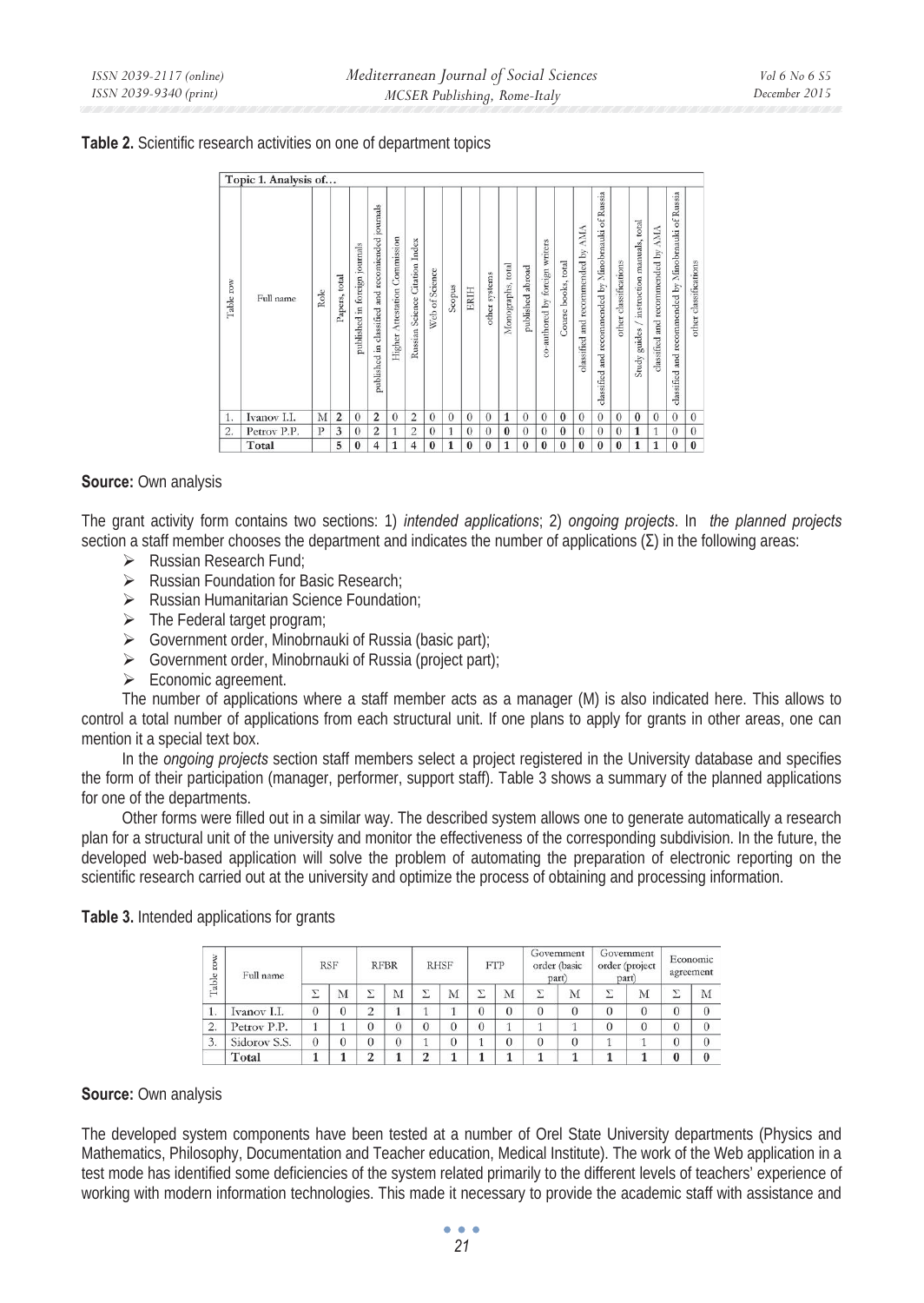organize workshops focused on the stages of work with individual research plans. The testing results of the system were discussed at the meetings of the Scientific Council at OSU, the Scientific and Technical Council and approved by OSU. The system is recommended for introduction at all departments of the University. It should be noted that certain elements of the system can be used in the educational process within the disciplines taught at Faculty of Mathematics and Physics, Faculty of Documentation and Teacher Education.

### **4. Conclusion**

As part of the research work the following objectives were achieved:

- a model of the components of the system for the preparation of individual forms of reporting on scientific activity was created;
- the software implementation of the system components designed for the preparation of individual forms of reporting on research was completed.

The following scientific and technical results were obtained:

- the structure of the information and analytical system for the preparation of individual forms of electronic reporting was developed in the context of the organization of university research activities;
- the software was implemented in a modern programming language;
- the testing of the applications was performed.

Thus, the new preparation system of the individual forms of electronic reporting on the scientific research carried out by the members of Orel State University staff was created. The system meets the modern trends of using web technologies in applications. At the next step it is planned to simulate and implement the system components for preparation of integrated forms of electronic reporting on scientific activity of the university departments, as well as for the preparation of consolidated forms of electronic reporting of scientific research activities of the university on the whole.

### **5. Acknowledgements**

The paper was prepared as part of the State order of the Ministry of Education and Science of the Russian Federation for the Federal State Government-financed Educational Institution of Higher Professional Education "Orel State University" in 2015, project # 1379.

### **References**

- Afonin, S.A. et al. Intellektual'naja sistema tematicheskogo issledovanija nauchno-tehnicheskoj informacii (ISTINA) [Intelligent system for a case study of scientific and technical information. (Truth)]. Moskva: Izdatel'stvo Moskovskogo gosudarstvennogo universiteta. Moscow: Moscow University Publishing House, 2014.
- Antopol'skii, A. B. (2015). Algorithms and methods that measure the level of development of information resources at scientific and educational organizations. *Scientific and Technical Information Processing*, *42*(1), 13–23. http://doi.org/10.3103/S0147688215 010025
- Belousov, K. I., Baranov, D. A., & Zelyanskaya, N. L. (2014). A research team and its subject area: Towards the question of the effective planning of scientific activities. *Scientific and Technical Information Processing*, *41*(2), 85–97. http://doi.org/10.3103/S01476882 14020026
- Bordons, M., Zulueta, M. A., Romero, F., & Barrigón, S. (1999). Measuring interdisciplinary collaboration within a university: The effects of the multidisciplinary research programme. *Scientometrics*,*46*(3), 383–398. http://doi.org/10.1007/BF02459599
- Dorofeeva, V. I., Nikolskiy, D. N., & Fedyaev, Y. S. Razrabotka sistemy jelektronnoj otchetnosti o nauchno-issledovatel'skoj rabote sotrudnikov vuza [Development of a system of electronic reporting on the research work of the university staff]. Pedagogicheskaja informatika, (3), 50–58, 2014.
- Egghe, L. (2012). On the correction of the h-index for career length.*Scientometrics*, *96*(2), 563–571. http://doi.org/10.1007/s11192-012- 0926-z
- Glänzel, W. (2012). The role of core documents in bibliometric network analysis and their relation with h-type indices. *Scientometrics*, *93*  (1), 113–123. http/doi.org/10.1007/s11192-012-0639-3:/
- Hirsch, J. E. (2010). An index to quantify an individual's scientific research output that takes into account the effect of multiple coauthorship.*Scientometrics*, *85*(3), 741–754. http://doi.org/10.1007/s11192-010-0193-9
- Kaplan-Moss, J., & Holovaty, A. (2014) *The Definitive Guide to Django: Web Development Done Right*. (3 edition). Berkeley: Apress.
- Kotsemir, M. N. (2012). Dynamics of Russian and World Science Through the Prism of International Publications. *Foresight-Russia*, *6*(1), 38–58.
- Mauleón, E., & Bordons, M. (2009). Male and female involvement in patenting activity in Spain. *Scientometrics*, *83*(3), 605–621.